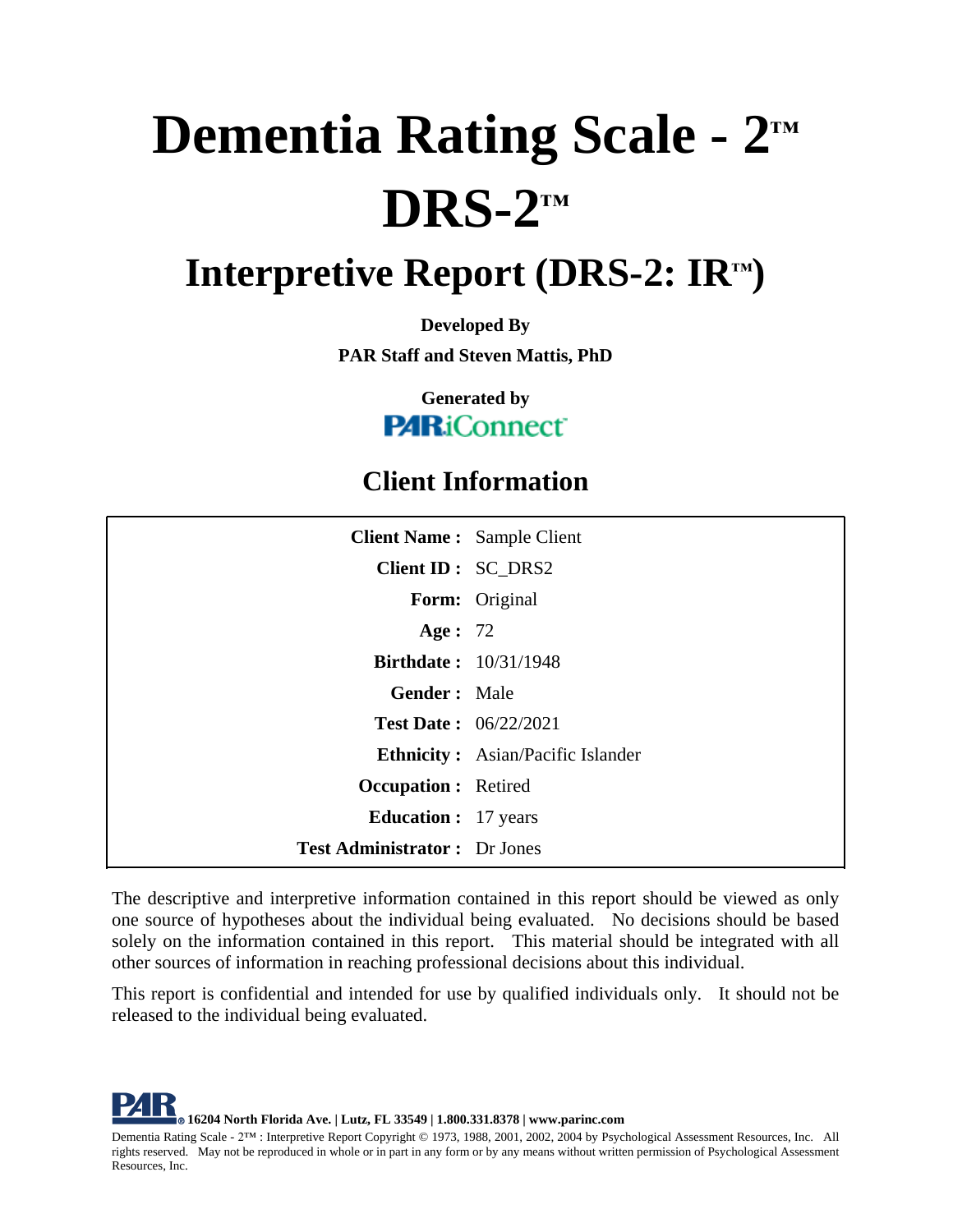# **DRS-2™ Summary Table**

| <b>Form:</b> Original |
|-----------------------|
|-----------------------|

| <b>Scale / Subscale</b>         | <b>Raw Score</b> | <b>Age-Corrected</b><br><b>MOANS</b><br><b>Scaled Score</b><br>(AMSS) | Age- and<br><b>Education-Corre</b><br>cted MOANS<br><b>Scaled Score</b><br>(AEMSS) | <b>%ile Range</b> |
|---------------------------------|------------------|-----------------------------------------------------------------------|------------------------------------------------------------------------------------|-------------------|
| <b>Attention</b>                | 30               |                                                                       |                                                                                    | $3 - 5$           |
| <b>Initiation/Perseveration</b> | 32               |                                                                       |                                                                                    | $11 - 18$         |
| <b>Construction</b>             |                  |                                                                       |                                                                                    | $11 - 18$         |
| <b>Conceptualization</b>        | 29               |                                                                       |                                                                                    | $3 - 5$           |
| <b>Memory</b>                   | 21               | 6                                                                     |                                                                                    | $6 - 10$          |
| <b>DRS-2 Total Score</b>        | 117              | 3                                                                     |                                                                                    |                   |

*Note. MOANS Scaled Scores and Percentile Ranges are based on persons 72 to 74 years of age. For additional information, refer to Appendixes A and B in the DRS-2™ Professional Manual.*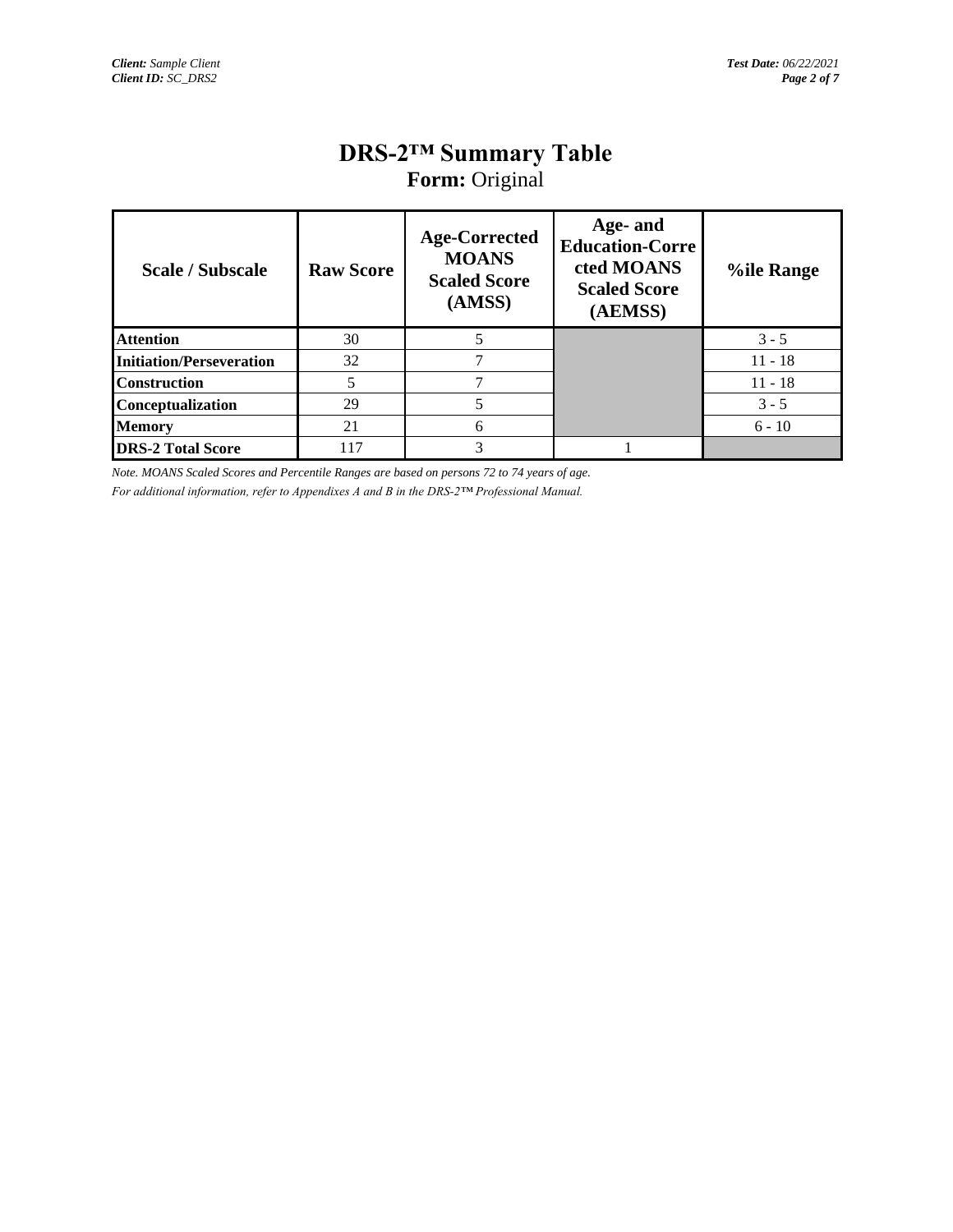

#### **Profile of DRS-2™ Subtest and Total Age-Corrected MOANS Scaled Scores (AMSS)**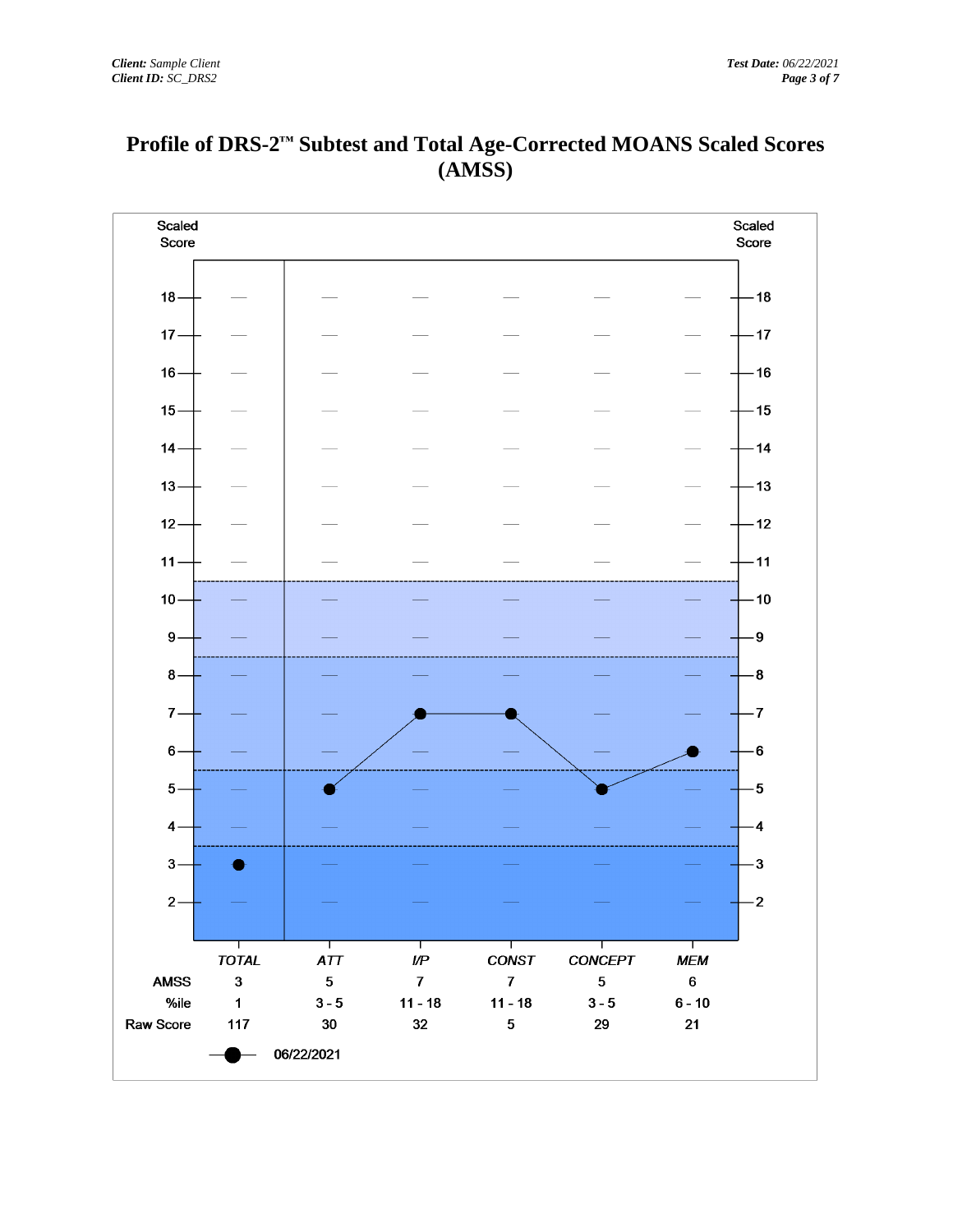## **Summary of DRS-2™ Performance**

#### **Overall Level of Cognitive Functioning**

The DRS-2 Total Score is a composite score comprising the five DRS-2™ subscales: Attention (ATT), Initiation/Perseveration (I/P), Construction (CONST), Conceptualization (CONCEPT), and Memory (MEM). Mr. Client obtained a DRS-2™ Total Score of 117 out of a possible 144 points, which corresponds to an Age-Corrected MOANS Scaled Score of 3 (1 percentile range) and indicates a severely impaired level of performance. This Total Score also corresponds to an Age- and Education-corrected MOANS Scaled Score of 1 (< 1 percentile range) and indicates a severely impaired level of performance.

#### **Attention**

The ATT subscale measures working memory (i.e., forward and backward digit span) and the ability to attend to and execute verbal and visual commands of varied complexity. Mr. Client obtained a DRS-2™ ATT Score of 30 out of a possible 37 points, which corresponds to an Age-Corrected MOANS Scaled Score of 5 (3 - 5 percentile range) and indicates a moderately impaired level of performance.

Mr. Client was able to recall digits in the forward and backward direction. He successfully performed one pair of successive verbal commands, and he successfully followed four out of four single verbal commands. He imitated three out of four motoric gestures. He had some difficulty in visually scanning and identifying target letters embedded in an orderly array, and he had some difficulty in scanning and identifying target letters placed at random on the page. Mr. Client correctly read aloud a short word list for three out of four trials, and he visually matched three out of four visual designs.

#### **Initiation/Perseveration**

The I/P subscale consists of items that assess verbal generative fluency, auditory articulation of vowel and consonant patterns, double alternating motor movements, and simple graphomotor skills. Mr. Client obtained a DRS-2 I/P Score of 32 out of a possible 37 points, which corresponds to an Age-Corrected MOANS Scaled Score of 7 (11 - 18 percentile range) and indicates a mildly impaired level of performance.

Mr. Client orally named 15 supermarket item(s) in a 60-second period. He was able to perform double alternating hand movements. Regarding graphomotor skills, Mr. Client was able to copy ramparts.

#### **Construction**

The CONST subscale measures the ability to copy simple visual designs, and to sign his own name. Mr. Client obtained a DRS-2 CONST Score of 5 out of a possible 6 points, which corresponds to an Age-Corrected MOANS Scaled Score of 7 (11 - 18 percentile range) and indicates a mildly impaired level of performance.

Regarding visual construction skills, Mr. Client was able to copy vertical lines, a square and a diamond, a single diamond, and a single square, but unable to copy . He was able to sign his full name.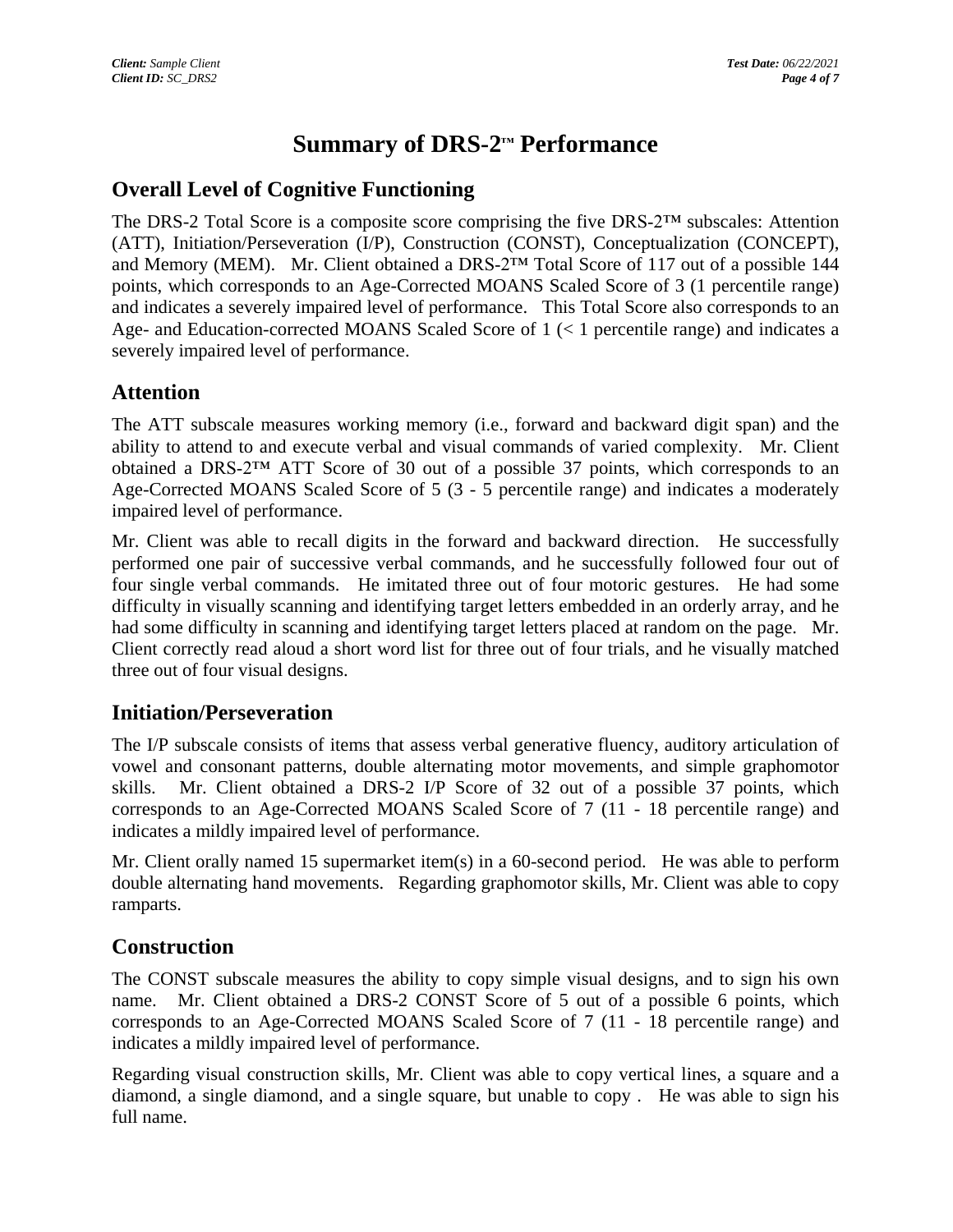#### **Conceptualization**

The CONCEPT subscale assesses abstract concept formation skills and the ability to identify similiarities and differences among sets of objects presented both visually and verbally. Mr. Client obtained a DRS-2 CONCEPT Score of 29 out of a possible 39 points, which corresponds to an Age-Corrected MOANS Scaled Score of 5 (3 - 5 percentile range) and indicates a moderately impaired level of performance.

Mr. Client correctly identified 12 of 16 pairs of identical and dissimilar objects from an array of objects. He successfully induced the similarity among self-generated objects on three of three trials. Mr. Client correctly identified the dissimilar object in a list of three objects on three of three trials. He was able to generate a sentence that included the words "man" and "car."

Mr. Client was impaired in thinking abstractly on a concept formation task. When tested on the same concepts using a multiple-choice format, he had some difficulty in thinking abstractly.

#### **Memory**

The MEM subscale measures orientation (to time, day, date, and situation), recall of verbal information after a brief delay, and verbal and visual forced-choice recognition memory. Mr. Client obtained a DRS-2 MEM Score of 21 out of a possible 25 points, which corresponds to an Age-Corrected MOANS Scaled Score of 6 (6 - 10 percentile range) and indicates a mildly impaired level of performance.

Mr. Client was not fully oriented to today's day of week, date, month, and year; the current President, Governor, and Mayor; and the name of this building and city. After reading "The boy has a brown dog.", he was able to recall only three elements after a brief delay interval. After generating his own sentence including the words "man" and "car", he was able to recall the entire sentence after a brief delay interval. He correctly recognized four out of five words on a forced-choice verbal recognition task, and he correctly identified four out of four designs on a forced-choice visual recognition task.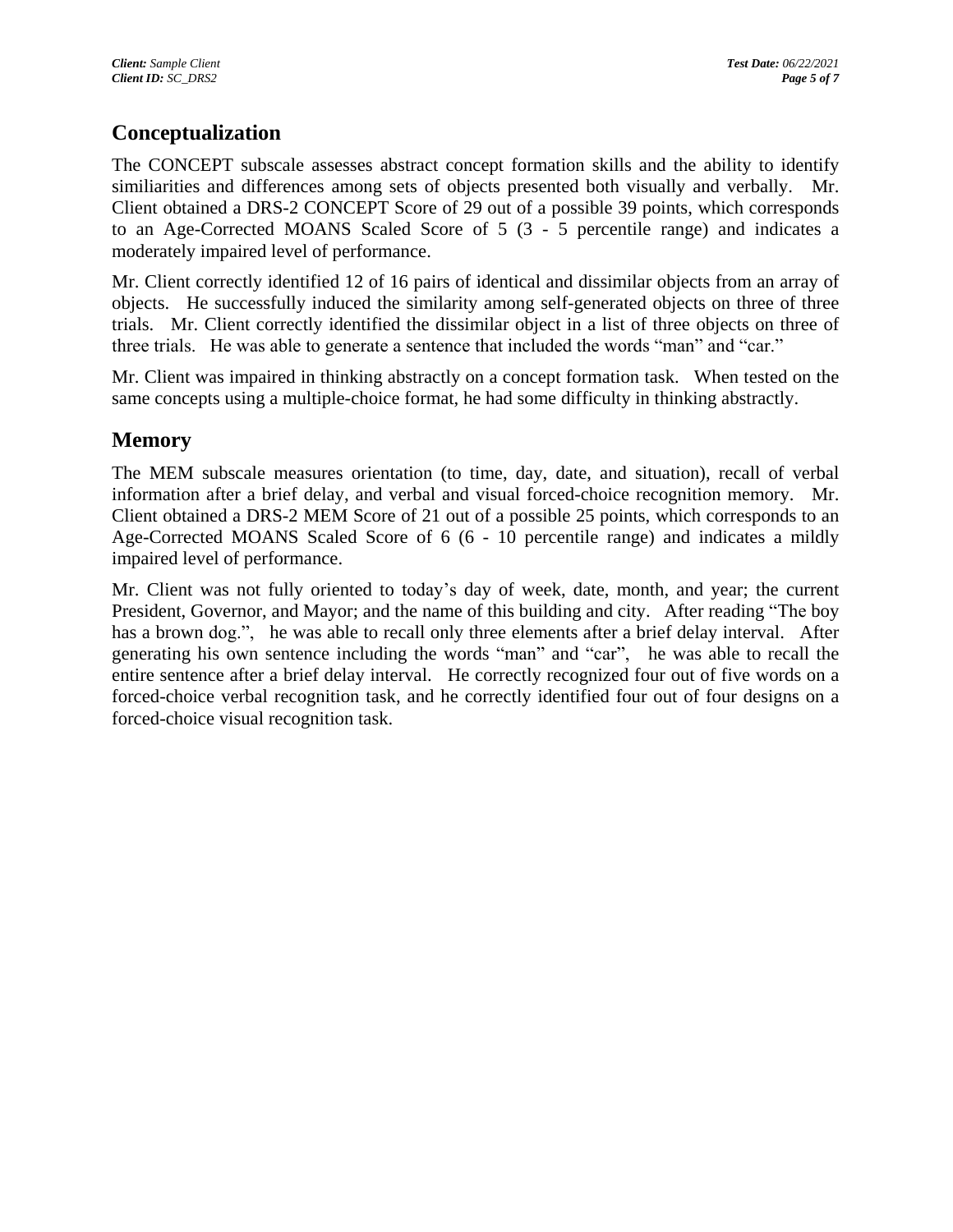# **DRS-2™ Item Responses**

#### **Attention**

| <b>Item</b>                                | <b>Task</b>                                         | <b>Raw Score</b><br><b>Points</b> |
|--------------------------------------------|-----------------------------------------------------|-----------------------------------|
| A. Digit Span                              | Recalling digits forward and backward               | 7/8                               |
| <b>B. Two Successive Commands</b>          | Following two-part verbal commands                  | 1/2                               |
| <b>C. Single Command</b>                   | Following one-part verbal commands                  | 4/4                               |
| D. Imitation                               | Imitating motoric gestures                          | 3/4                               |
| <b>AD. Counting Distraction 1</b>          | Visual scanning and target letter<br>identification | 5/6                               |
| AE. Counting Distraction 2                 | Visual scanning and target letter<br>identification | 4/5                               |
| <b>AH. Verbal Recognition-Presentation</b> | Reading a list of words aloud                       | 3/4                               |
| <b>AJ. Visual Matching</b>                 | Identifying visual designs                          | 3/4                               |
| <b>ATT Raw Score</b>                       |                                                     | 30/37                             |
| <b>ATT Scaled Score</b>                    |                                                     | 5                                 |

#### **Initiation/Perseveration**

| <b>Item</b>                                          | <b>Task</b>                                                                         | <b>Raw Score</b><br><b>Points</b> |
|------------------------------------------------------|-------------------------------------------------------------------------------------|-----------------------------------|
| E. Complex Verbal<br><b>Initiation/Perseveration</b> | Naming items in a supermarket                                                       | 15/20                             |
| F. Simple Verbal<br><b>Initiation/Perseveration</b>  | Naming things I'm wearing (and holding)                                             | 8/8                               |
| <b>G. Consonant Perseveration</b>                    | "Say, 'bee-key-gee' four times."                                                    | 1/1                               |
| <b>H. Vowel Perseveration</b>                        | "Say, 'bee-bah-boh' four times."                                                    | 1/1                               |
| <b>I.</b> Double Alternating Movements 1             | Palm up/palm down $-$ five repetitions                                              | 1/1                               |
| <b>J. Double Alternating Movements 2</b>             | Clenched/extended — five repetitions                                                | 1/1                               |
| <b>K.</b> Alternate Tapping                          | Tap left/tap right $-10$ repetitions                                                | 1/1                               |
| L. Graphomotor Design 1                              | Reproduction ramparts — five<br>consecutive alternating "square-triangle"<br>waves" | 1/1                               |
| M. Graphomotor Design 2                              | Reproduction of "circle"                                                            | 1/1                               |
| N. Graphomotor Design 3                              | Reproduction of "X"                                                                 | 1/1                               |
| O. Graphomotor Design 4                              | Reproduction of at least five consecutive<br>alternating "XO" pairs                 | 1/1                               |
| <b>IP Raw Score</b>                                  |                                                                                     | 32/37                             |
| <b>IP Scaled Score</b>                               |                                                                                     | 7                                 |